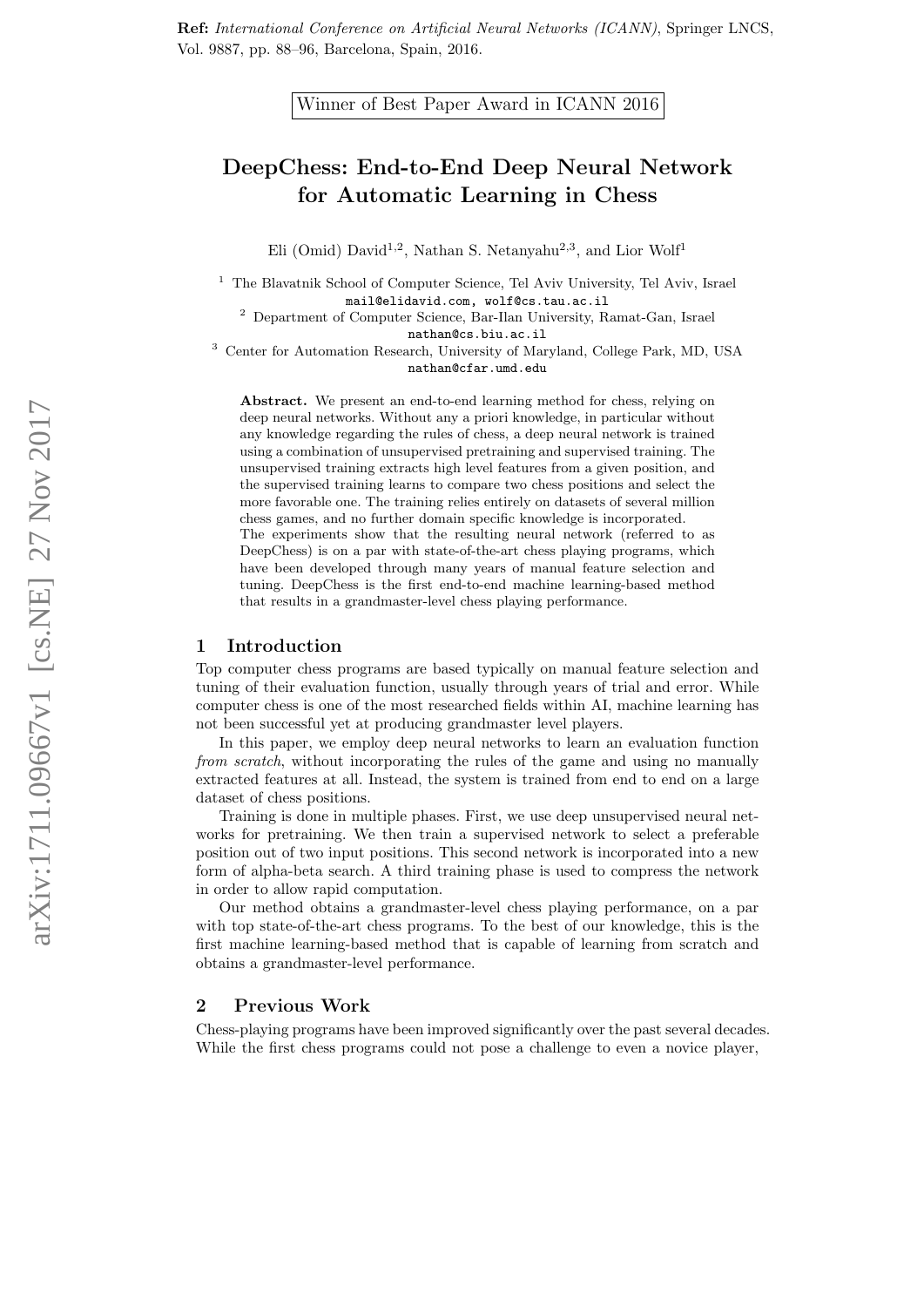the current advanced chess programs have been outperforming the strongest human players, as the recent man vs. machine matches clearly indicate. Despite these achievements, a glaring deficiency of today's top chess programs is their severe lack of a learning capability (except in most negligible ways, e.g., "learning" not to play an opening that resulted in a loss, etc.).

During more than fifty years of research in the area of computer games, many learning methods have been employed in several games. Reinforcement learning has been successfully applied in backgammon [\[16\]](#page-7-0) and checkers [\[13\]](#page-7-1). Although reinforcement learning has also been applied to chess  $[1,10]$  $[1,10]$ , the resulting programs exhibit a playing strength at a human master level at best, which is substantially lower than the grandmaster-level state-of-the-art chess programs. These experimental results confirm Wiering's [\[17\]](#page-7-4) formal arguments for the failure of reinforcement learning in rather complex games such as chess. Very recently, a combination of a Monte-Carlo search and deep learning resulted in a huge improvement in the game of Go [\[15\]](#page-7-5). However, Monte-Carlo search is not applicable to chess, since it is much more tactical than Go, e.g., in a certain position, all but one of the moves by the opponent may result in a favorable result, but one refutation is sufficient to render the position unfavorable.

In our previous works, we demonstrated how genetic algorithms (GA's) could be applied successfully to the problem of automatic evaluation function tuning when the features are initialized randomly [\[3,](#page-7-6)[4,](#page-7-7)[5,](#page-7-8)[6\]](#page-7-9). Although to the best of our knowledge, these works are the only successful automatic learning methods to have resulted in grandmaster-level performance in computer chess, they do not involve learning the features themselves from scratch. Rather, they rely on the existence of a manually created evaluation function, which consists already of all the required features (e.g., queen value, rook value, king safety, pawn structure evaluation, and many other hand crafted features). Thus, GAs are used in this context for *optimization* of the weights of existing features, rather than for *feature learning* from scratch.

## 3 Learning to Compare Positions

The evaluation function is the most important component of a chess program. It receives a chess position as an input, and provides a score as an output. This score represents how good the given position is (typically from White's perspective). For example, a drawish position would have a score close to 0, a position in which white has two pawns more than black would have a score of  $+2$ , and a position in which black has a rook more than white, would be scored around −5. A good evaluation function considers typically a large number (i.e., on the order of hundreds and even thousands) of properties in addition to various piece-related parameters, such as king safety, passed pawns, doubled pawns, piece centrality, etc. The resulting score is a linear combination of all the selected features. The more accurately these features and their associated values capture the inherent properties of the position, the stronger the corresponding chess program becomes.

In this paper, we are interested in developing such an evaluation function from scratch, i.e., with absolutely no a priori knowledge. As a result, we do not provide our evaluation function with any features, including any knowledge about the rules of chess. Thus, for our training purposes, we are limited to observing databases of chess games with access only to the results of the games (i.e., either a win for White or Black, or a draw).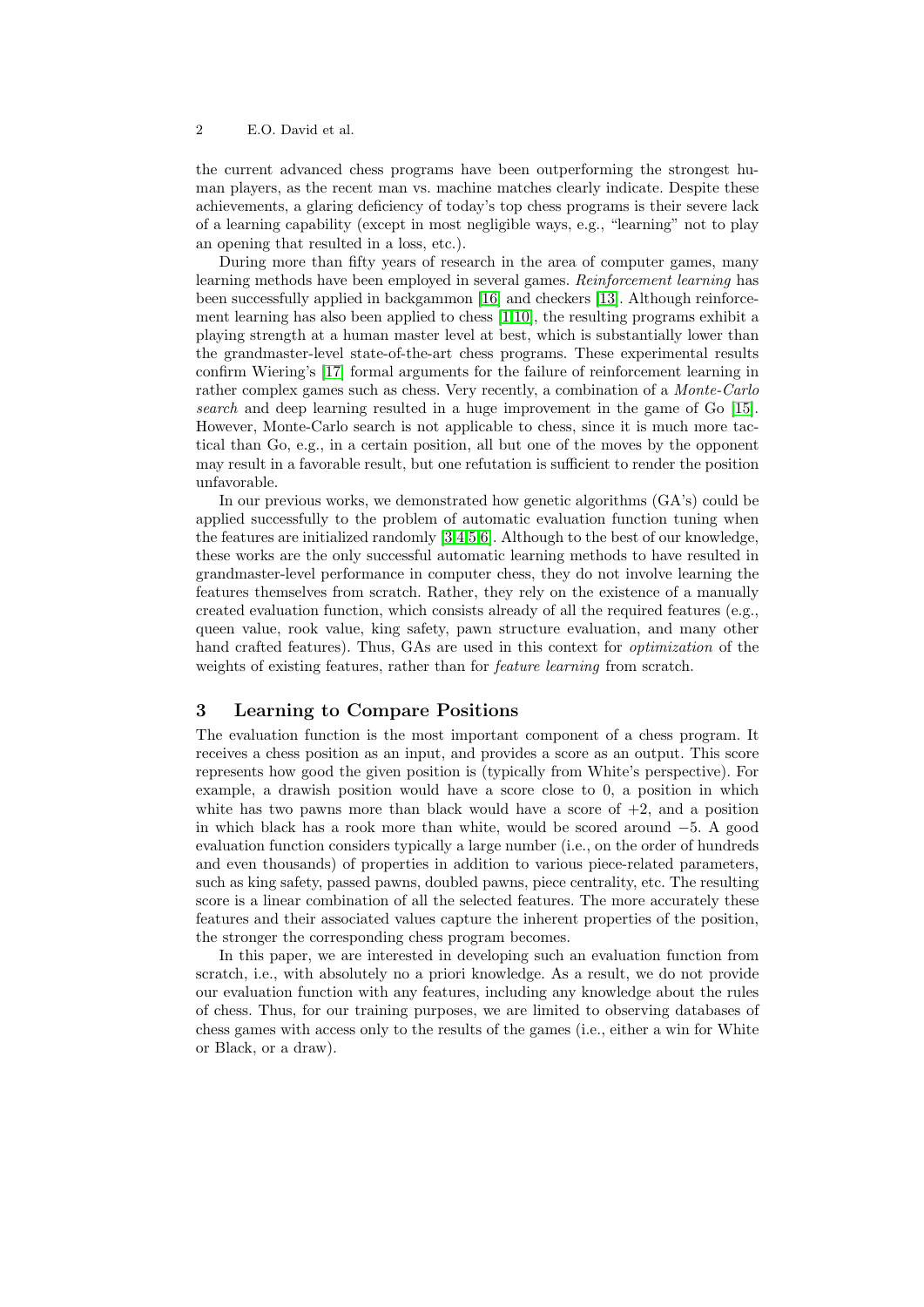<span id="page-2-0"></span>

Fig. 1: Architecture illustration of DeepChess.

Since the real objective of an evaluation function is to perform relative comparisons between positions, we propose a novel training method around this concept. The model receives two positions as input and learns to predict which position is better. During training, the input pair is selected as follows: One position is selected at random from a game which White eventually won and the other from a game which Black eventually won. This relies on the safe assumption that, on average, positions taken from games that White won are preferable (from White's perspective) to those taken from games that White lost. Additionally, the proposed approach allows for the creation of a considerably larger training dataset. For example, if we have a million positions from games that White had won, and a million positions from games that White had lost, we can create  $2 \times 10^{12}$  training pairs (multiplied by 2 because each pair can be used twice, as [win, loss] and [loss, win]).

Our approach consists of multiple stages. First, we train a deep autoencoder on a dataset of several million chess positions. This deep autoencoder functions as a nonlinear feature extractor. We refer to this component as  $Pos2Vec$ , since it converts a given chess position into a vector of values which represent the high level features. In the second phase, we use two copies of this pretrained Pos2Vec side by side, and add fully connected layers on top of them, with a 2-value softmax output layer. We refer to this structure as *DeepChess*. It is trained to predict which of the two positions results in a win. Note that similar to the most successful object detection methods [\[11\]](#page-7-10), we found a 2-value output to outperform one binary output. Figure [1](#page-2-0) illustrates the neural network architecture.

Dataset: We employed the games dataset of CCRL ([www.computerchess.org.](www.computerchess.org.uk/ccrl) [uk/ccrl](www.computerchess.org.uk/ccrl)), which contains 640,000 chess games, out of which White won 221,695 games and Black won 164,387 games, the remaining games ended in a draw. Our experiments show that the inclusion of games that ended in a draw is not beneficial, so we only use games which ended in a win.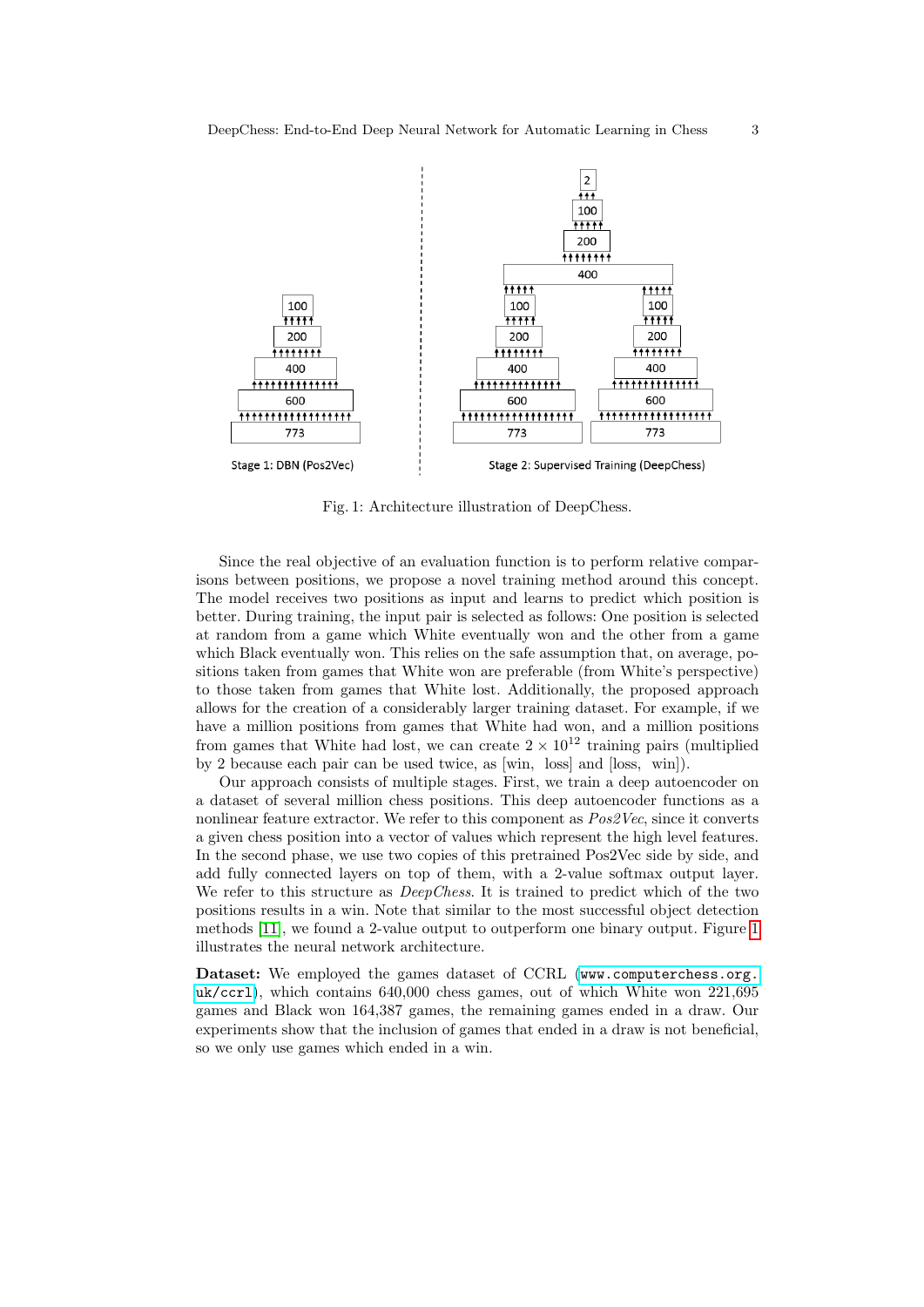From each game we randomly extracted ten positions, with the restriction that the selected position cannot be from one of the first five moves in the game, and that the actual move played in the selected position is not a capture. Capture moves are misleading as they mostly result in a transient advantage since the other side is likely to capture back right away. The dataset thus contains 2,216,950 positions from games which White won (W positions), and 1,643,870 positions from games which White lost  $(L \text{ positions})$ , for a total of 3,860,820 positions.

Each position is converted to a binary bit-string of size 773. There are two sides (White and Black), 6 piece types (pawn, knight, bishop, rook, queen, and king), and 64 squares. Therefore, in order to represent a position as a binary bit-string, we would require  $2 \times 6 \times 64 = 768$  bits (this is known as *bitboard* representation). There are an additional five bits that represent the side to move (1 for White and 0 for Black) and castling rights (White can castle kingside, White can castle queenside, Black can castle kingside, and Black can castle queenside).

Training Pos2Vec: We first trained a deep belief network (DBN) [\[2\]](#page-7-11), which would later serve as the initial weights for supervised training. The DBN is based on stacked autoencoders which are trained using layer-wise unsupervised training. The network consists of five fully connected layers of sizes: 773–600–400–200–100. We initially trained the first layer (i.e., a 3-layer (773–600–773) autoencoder), before fixing its weights and training the weights of a new (600–400–600) autoencoder, and so on.

We used a random subset of 2,000,000 chess positions for training the DBN, of which 1,000,000 were White win  $(W)$  positions and 1,000,000 were Black win  $(L)$ positions. The DBN uses a rectified linear unit (ReLU), i.e.,  $f(x) = max(0, x)$ , and a learning rate that starts from 0.005 and is multiplied by 0.98 at the end of each epoch. No regularization is used. The DBN is trained for 200 epochs.

Training DeepChess: As described earlier, this Siamese network is the core component of our method. We used the previously trained Pos2Vec DBN as the initial weights for the supervised network. Placing two disjoint copies of Pos2Vec side by side, we added on top of them four fully connected layers of size 400, 200, 100, and 2, which are connected to both Pos2Vec components. The first five layers of Pos2Vec thus serve as high level feature extractors, and the last four layers compare the features of the positions to determine which one is better.

During the supervised training phase, the entire network including the Pos2Vec parts is modified. We tie the weights of the two Pos2Vec-based feature extraction components, i.e., we use shared weights.

We trained this network for 1000 epochs. In each epoch, we created 1,000,000 random input pairs, where each pair consists of one position selected at random from the 2,116,950 W positions, and one position selected at random from the 1,543,870 L positions. (we set aside 100,000 W positions and 100,000 L positions for validation). The pair is then randomly ordered as either  $(W, L)$  or  $(L, W)$ . Since the number of potential training pairs is  $6.5 \times 10^{12}$ , virtually all training samples in each epoch are new, thus guaranteeing that no overfitting would take place. For this reason, we do not use any regularization term. The activation used in all layers is the ReLU function. The learning rate starts from 0.01, and is multiplied by 0.99 after each epoch. The cross entropy loss is used. The training and validation accuracies obtained were 98.2% and 98.0%, respectively. This is remarkable, considering that no a priori knowledge of chess, including the very rules of the games are provided.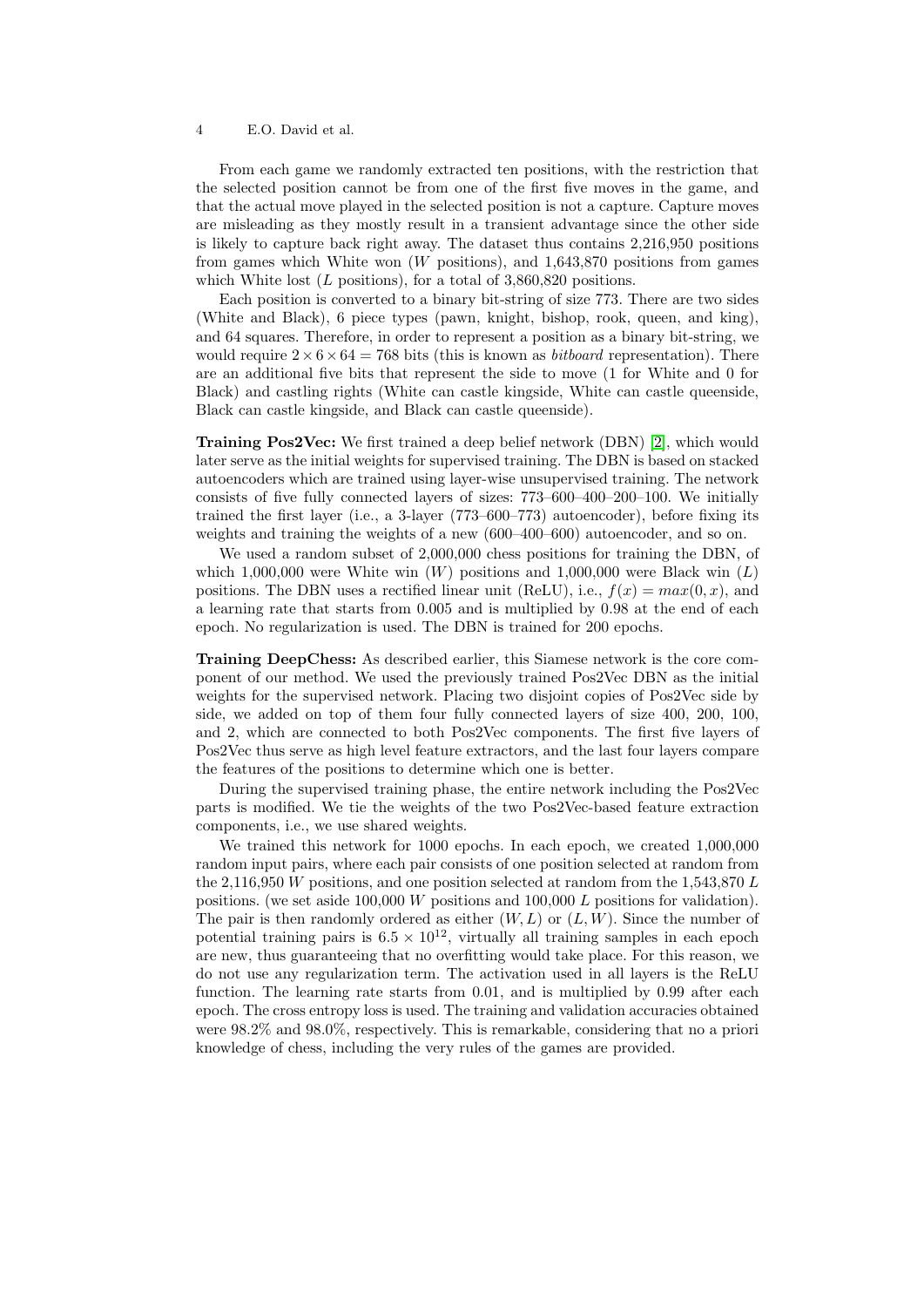Improving Inference Speed by Network Distillation: Before incorporating the trained network into a chess program and evaluating its performance, we first had to address the problem that the network is too computationally expensive in prediction (inference) mode, running markedly slower than a typical evaluation function in a chess program. Several previous works have demonstrated how a considerably smaller neural network could be trained to mimic the behavior of a much more complex neural network [\[8](#page-7-12)[,12\]](#page-7-13). These network compression or distilling approaches train the smaller network to produce the same output as the larger network (learning from soft targets).

We first trained a smaller four-layer network of 773–100–100–100 neurons to mimic the feature extraction part of DeepChess, which consists of the five layers 773– 600–400–200–100. We then added three layers of 100–100–2 neurons (originally 400– 200–100–2) and trained the entire network to mimic the entire DeepChess network..

Further optimization was achieved by realizing that while most of the weights are concentrated in the first layer of the two Pos2Vec components (733–100 layer), there are at most 32 chess pieces in a given position and less than 5% of the weights in the input layer would be activated. Thus the amount of floating point operations required to be performed during inference is much reduced.

Table [1](#page-6-0) summarizes the validation results post compression. The distilled network is comparable to the full original network. When training from scratch using the smaller network size (with pretraining but without first training the larger network and then distilling it), the performance is much reduced.

## 4 A Comparison-Based Alpha-Beta Search

Chess engines typically use the alpha-beta search algorithm [\[9\]](#page-7-14). Alpha-beta is a depth-first search method that prunes unpromising branches of the search tree earlier, improving the search efficiency. A given position is the root of the search tree, and the legal moves for each side create the next layer nodes. The more time available, the deeper this search tree can be processed, which would result in a better overall playing strength. At leaf nodes, an evaluation function is applied.

In an alpha-beta search, two values are stored;  $\alpha$  which represents the value of the current best option for the side to move, and  $\beta$  which is the negative  $\alpha$  of the other side. For each new position encountered if  $value > \alpha$ , this value would become the new  $\alpha$ , but if value  $>\beta$ , the search is stopped and the search tree is pruned, because value  $\geq \beta$  means that the opponent would not have allowed the current position to be reached (better options are available, since  $value > \beta$  is equivalent to  $-value < \alpha$  for the other side). Given a branching factor of B and search depth D, alpha-beta reduces the search complexity from  $B^D$  for basic DFS, to  $B^{D/2}$ .

In order to incorporate DeepChess, we use a novel version of an alpha-beta algorithm that does not require any position scores for performing the search. Instead of  $\alpha$  and  $\beta$  values, we store positions  $\alpha_{pos}$  and  $\beta_{pos}$ . For each new position, we compare it with the existing  $\alpha_{pos}$  and  $\beta_{pos}$  positions using DeepChess, and if the comparison shows that the new position is better than  $\alpha_{pos}$ , it would become the new  $\alpha_{pos}$ , and if the new position is better than  $\beta_{pos}$ , the current node is pruned. Note that since DeepChess always compares the positions from White's perspective, when using it from Black's perspective, the predictions should be reversed.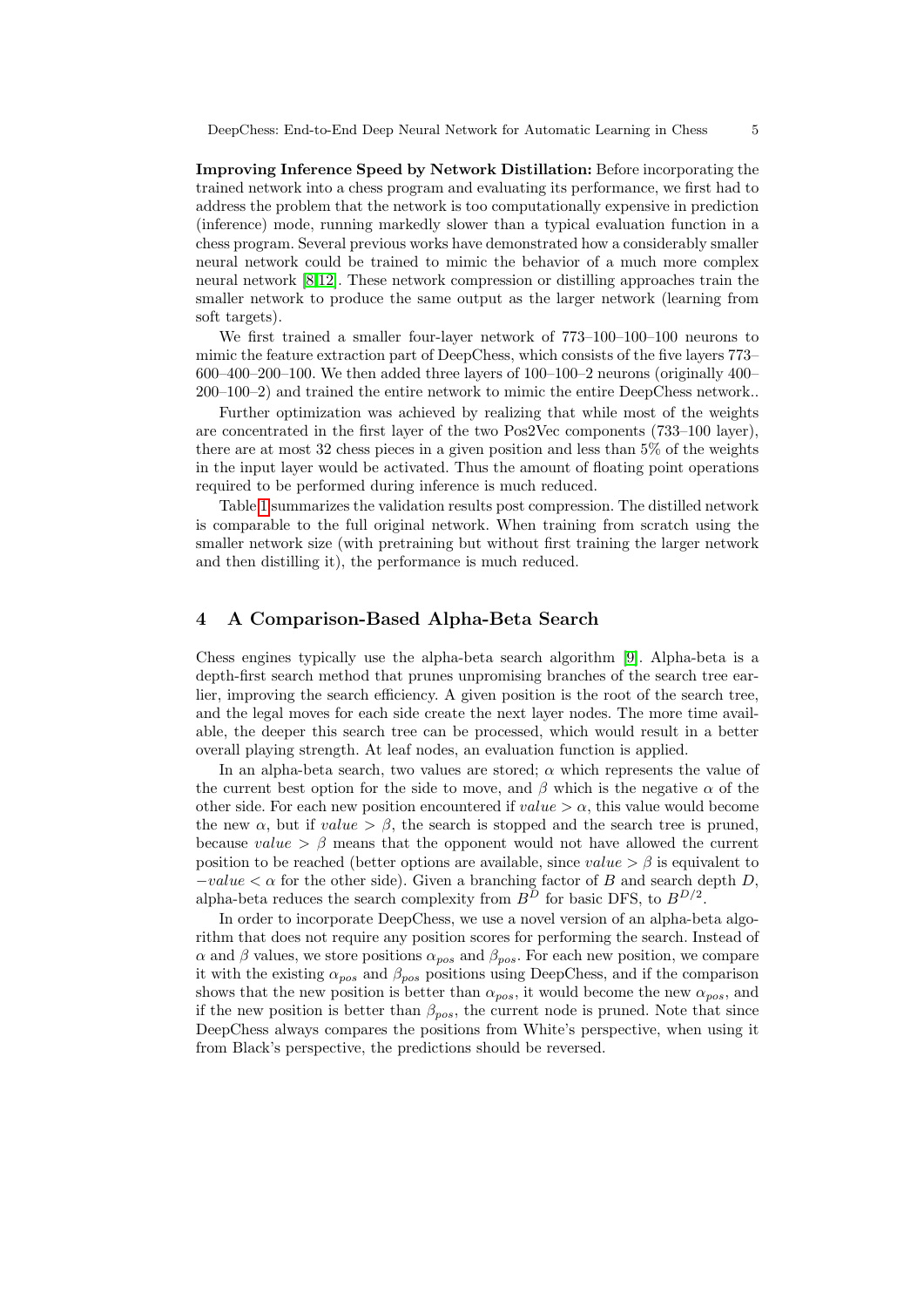Position hashing: When searching a tree of possible moves and positions, many of the positions appear repeatedly in different parts of the search tree, since the same position can arise in different move orders. To reduce the required computation, we store a large hash table for positions and their corresponding feature extraction values. For each new position, we first query the hash table, and if the position has already been processed, we reuse the cached values. Since we use a symmetric feature extraction scheme, where the weights are shared, each position needs only be stored once.

## 5 Experiments

We provide both quantitative and qualitative results.

#### 5.1 Static Understanding of Chess Positions

In order to measure the chess understanding of DeepChess, we ran it on a manually generated dataset consisting of carefully designed inputs. Each input pair in this dataset contains two nearly identical positions, where one contains a certain feature and the other one does not. Starting from simple piece values (e.g., two identical positions where a piece is missing from one), to more complex imbalances (e.g., rook vs. knight and a bishop), the predictions of DeepChess show that it has easily learned all of the basic concepts regarding piece values. We then measured more subtle positional features, e.g., king safety, bishop pair, piece mobility, passed pawns, isolated pawns, doubled pawns, castling rights, etc. All of these features are also well understood by DeepChess.

More interestingly, DeepChess has learned to prefer positions with dynamic attacking opportunities even when it has less material. In many cases, it prefers a position with one or two fewer pawns, but one that offers non-material positional advantages. This property has been associated with human grandmasters, and has always been considered an area in which computer chess programs were lacking. While the scores of current evaluation functions in state-of-the-art chess programs are based on a linear combination of all the features present, DeepChess is a nonlinear evaluator, and thus has a far higher potential for profound understanding of chess positions (also similar to human grandmaster analysis of positions). Figure [2](#page-5-0) shows a few examples where this preference of DeepChess for non-materialistic advantages leads to favoring positional sacrifices, as played by human grandmasters.

<span id="page-5-0"></span>

Fig. 2: Examples where DeepChess prefers to play the same positional sacrifices that were played by grandmasters. It is White's turn to move in all the above positions.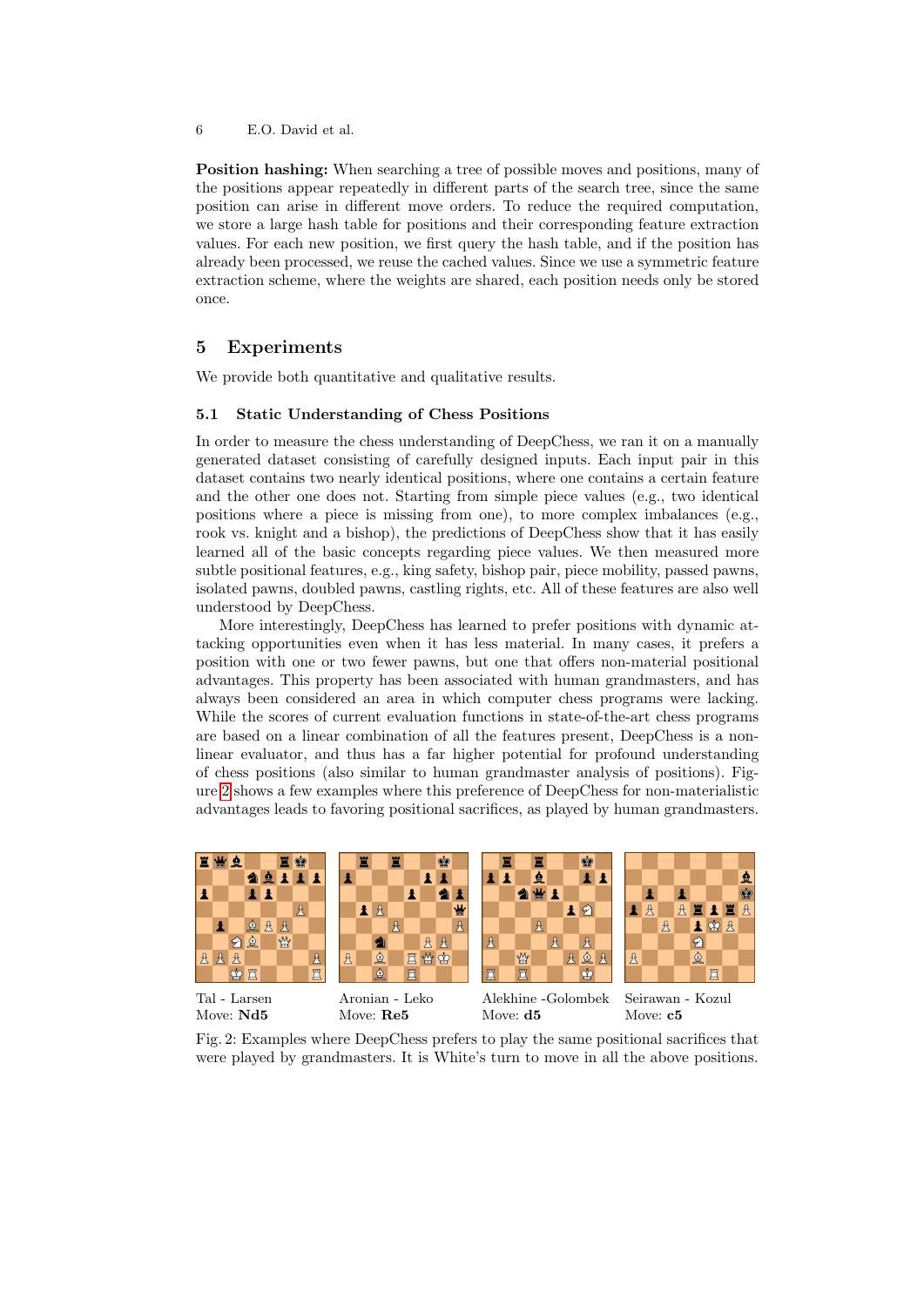<span id="page-6-0"></span>

| Method       | Accuracy |
|--------------|----------|
| Uncompressed | 98.0%    |
| Compressed   | 97.1\%   |
| Small        | $95.4\%$ |

| Match                                                               | Result | RD |
|---------------------------------------------------------------------|--------|----|
| DeepChess 30min - CRAFTY   59.0 - 41.0   $+63.2$                    |        |    |
| DeepChess 30min - FALCON   51.5 - 48.5   $+10.4$                    |        |    |
| DeepChess 120min - FALCON $\vert$ 63.5 - 36.5 $\vert$ +96.2 $\vert$ |        |    |

Table 1: Validation accuracy of the Uncompressed and compressed networks, and a small network trained from scratch.

Table 2: DeepChess vs. FALCON and CRAFTY (RD is the Elo rating difference). Time control: 30 minutes per game for FALCON and CRAFTY. 30 minutes or two hours for DeepChess.

#### 5.2 Playing Strength vs. State-of-the-Art Competitors

We used the Falcon chess engine as a baseline for our experiments. Falcon is a grandmaster-level chess program, which has successfully participated in several World Computer Chess Championships (WCCCs); in particular, it won second place at the World Computer Speed Chess Championship in 2008. Falcon's extensive evaluation function consists of more than 100 parameters, and its implementation contains several thousands of lines of code.

Despite all the computational improvements mentioned earlier for DeepChess, and numerous other implementation improvements which result in substantial additional computational speedup, DeepChess is still four times slower than Falcon's own evaluation function. Nevertheless, we incorporate DeepChess into Falcon, completely replacing the evaluation function of the program.

To measure the performance of DeepChess, we conducted a series of matches against FALCON, and also against the chess program CRAFTY. CRAFTY has successfully participated in numerous WCCCs, and is a direct descendant of Cray Blitz, the WCCC winner of 1983 and 1986. It has been frequently used in the literature as a standard reference.

Each of the matches of DeepChess vs. FALCON and CRAFTY consisted of 100 games under a time control of 30 minutes per game for each side. Table [2](#page-6-0) provides the results. As can be seen, DeepChess is on a par with Falcon. Falcon uses a manually tuned evaluation function developed over nearly ten years, containing more than a hundred parameters which grasp many subtle chess features. And yet, without any chess knowledge whatsoever (not even basic knowledge as the rules of chess), our DeepChess method managed to reach a level which is on a par with the manually tuned evaluation function of Falcon. The results also show that DeepChess is over 60 Elo [\[7\]](#page-7-15) stronger than CRAFTY, a program which has won two WCCCs and has been manually tuned for thirty years.

DeepChess performs on a par with Falcon despite the fact that it is four times slower. We ran a separate experiment where we allowed DeepChess to use four times more time than Falcon (2 hours vs 30 minutes). Running 100 such matches, DeepChess resoundingly defeated Falcon with a result of 63.5 - 36.5, corresponding to a 96 Elo performance difference. This shows that DeepChess is actually not on par with Falcon's evaluation function, but is considerably superior to it. In order to utilize the full potential of this enhanced chess understanding, it is critical to decrease the runtime of the neural network in the inference mode.